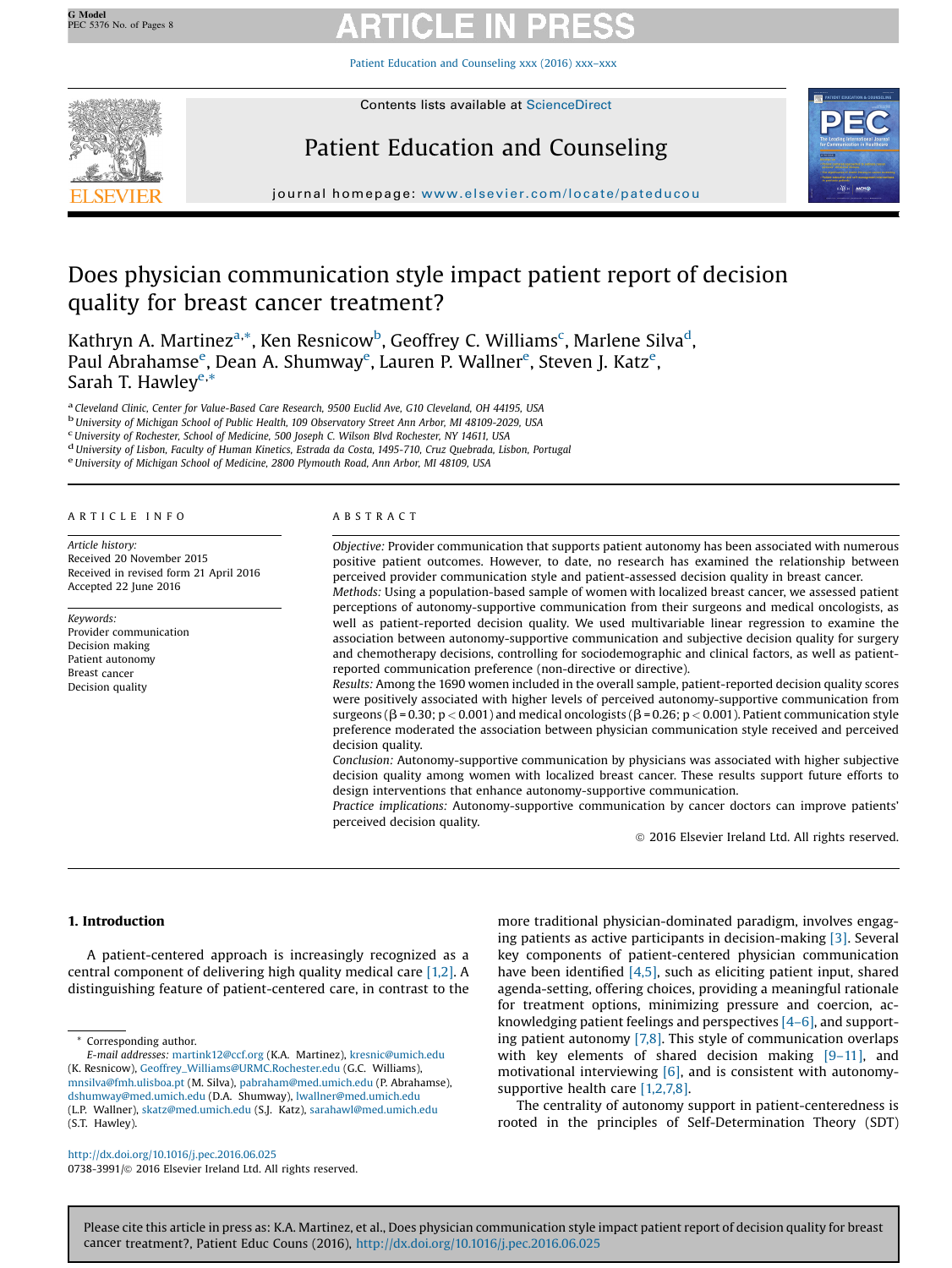[12–[14\].](#page-6-0) According to SDT, autonomy support refers to the interpersonal sentiment and behavior one person provides to enhance another's perceived locus of causality, volition, and perceived choice regarding a certain action [\[15\].](#page-6-0) Based on this theory, patients should more often perceive themselves to be autonomous when their provider supports their sense of volition and choice [12–[14\].](#page-6-0) Findings from a recent meta-analysis demonstrated that autonomy-supportive communication by physicians has been associated with a variety of positive patient outcomes, and this positive association is generally consistent across different study designs, health behaviors, treatment settings and contexts across cultures [\[13\]](#page-6-0).

Specifically, numerous studies have shown that a perceived higher level of practitioner autonomy support is positively associated with health behaviors such as smoking cessation [16–[18\],](#page-6-0) weight loss, glucose control [19–[21\]](#page-6-0), and medication adherence [\[22,23\]](#page-6-0). Only one study to date has examined the association of perceived autonomy-support and patient satisfaction [\[24\]](#page-6-0), which demonstrated a positive association between the two.

Autonomy-supportive communication by clinicians may be particularly important for breast cancer patients [\[25\]](#page-6-0) since after diagnosis, breast cancer patients quickly encounter numerous complex decisions that add to their emotional burden of anxiety, uncertainty, and fear. For example, for newly diagnosed women facing surgical decisions, the surgeon's approach to exchanging information and making decisions can significantly impact their cancer experience. Specifically, patients given more decisional control in the choice of mastectomy versus breast conserving surgery report less depression, anxiety, and psychological morbidity, as well as higher levels of quality of life [\[26](#page-6-0)–30]. Patient satisfaction and recall of information has also been shown to relate to the quality of doctor-patient communication during the initial oncology consultation [\[31,32\]](#page-6-0).

The aim of this study was to explore the association between patients' perceptions of autonomy-supportive communication by surgeons and medical oncologists and patient-appraised quality of their breast cancer surgery and chemotherapy decisions. We hypothesized that those patients who reported higher levels of autonomy-supportive communication from their physicians would report better decision quality for these key breast cancer treatment decisions.

# 2. Methods

## 2.1. Survey and study population

Data for this analysis come from the iCanCare Study, a large diverse population-based study of women newly diagnosed with localized breast cancer. Potentially eligible women aged 20–79 years and with Stage 0-II breast cancer, were identified via rapid case ascertainment approximately two months after surgical treatment via the Surveillance Epidemiology and End Results (SEER) registries of Georgia and Los Angeles County in 2013–2014. Eligible women were mailed survey packets approximately nine months post diagnosis. Surveys inquired about numerous aspects of women's treatment experiences including appraisal of decision making and physician communication, as well as knowledge, attitudes, and quality of life. To encourage participation, survey packets includeda \$20cashincentive.Womenwere excludedifthey could not complete a survey in English or Spanish. We oversampled Latinas in Los Angeles using an approach described in detail previously [\[33\]](#page-6-0).

This study was approved by the Institutional Review boards of University of Michigan, University of Southern California, and Emory University.

### 2.2. Measures

### 2.2.1. Subjective decision quality

Decision quality, our primary dependent variable, was measured via a five-item instrument we recently developed called the Brief Subjective Decision Quality Measure [\[34\]](#page-6-0). This patient-reported measure covers five domains of decision making: (1) decision regret and (2) satisfaction, (3) perceived adequacy of information to make the decision, (4) sufficient time to make the decision, and (5) level of decisional involvement.

Regret and satisfaction items were rated on five-point scales with three anchors (values of 2 and 4 were unlabeled) (1) "no regret/not at all satisfied," (3) "some regret/somewhat satisfied," and (5) "a lot of regret/totally satisfied." The satisfaction items were scored so that higher scores reflect more satisfaction. The regret item was reverse-coded, so higher scores reflect less regret.

Adequacy of information, time and involvement were also rated on five-point scales with three anchors only: (1) "not enough," (3) "just right," and (5) "too much." For these items, the criterion response representing a "high" quality decision was "just right," which was scored as a 5 for analysis. The responses "not enough" and "too much" were considered equally "low" quality aspects of the decision making process and were recoded so that value of 4 was recoded as 2 and a value of 5 was recoded as 1.

We inquired about each of these five dimensions of decision quality for breast cancer surgery decisions made with the respondent's surgeon as well as chemotherapy decisions made with the respondent's medical oncologist. The psychometric properties of the scale and complete scoring information have been reported in detail previously [\[34\]](#page-6-0). For this sample, Cronbach's alpha was 0.77 for surgical decisions and 0.86 for chemotherapy decisions.

We calculated composite subjective decision quality scores for decisions made with the surgeon and medical oncologist separately by summing the ratings of all the decision quality items and dividing by the total number of items completed to generate mean scores for surgery and chemotherapy. Scores range from 1 to 5, with higher scores indicating greater subjective decision quality.

## 2.2.2. Autonomy-supportive communication

Our primary independent variable was autonomy-supportive communication by surgeons and medical oncologists. The Modified Health Care Climate Questionnaire (mHCCQ) measures patients' perceptions of the degree to which their physician(s) provided autonomy-supportive (as opposed to controlling) communication [\[35\]](#page-6-0). Shortened from the original Health Care Climate Questionnaire [\[36\]](#page-6-0), the mHCCQ contains six questions designed to assess each specific physician. In the survey, patients responded to six questions about breast cancer-specific interactions with their surgeon followed by the same six questions regarding interactions with their medical oncologist.

Pilot work using the mHCCQ in breast cancer patients [\[37\]](#page-6-0) revealed variation in patient perceptions of autonomy-supportive communication across provider types. As a result, for this study, we asked patients to evaluate the autonomy supportive communication of surgeons and medical oncologists separately. Cronbach's alpha for the scale in our initial psychometric pilot was 0.94 for questions regarding the surgeon and 0.97 for questions regarding the medical oncologist. Within this study sample alphas were 0.94 for the surgeon and 0.95 for the medical oncologist. In both our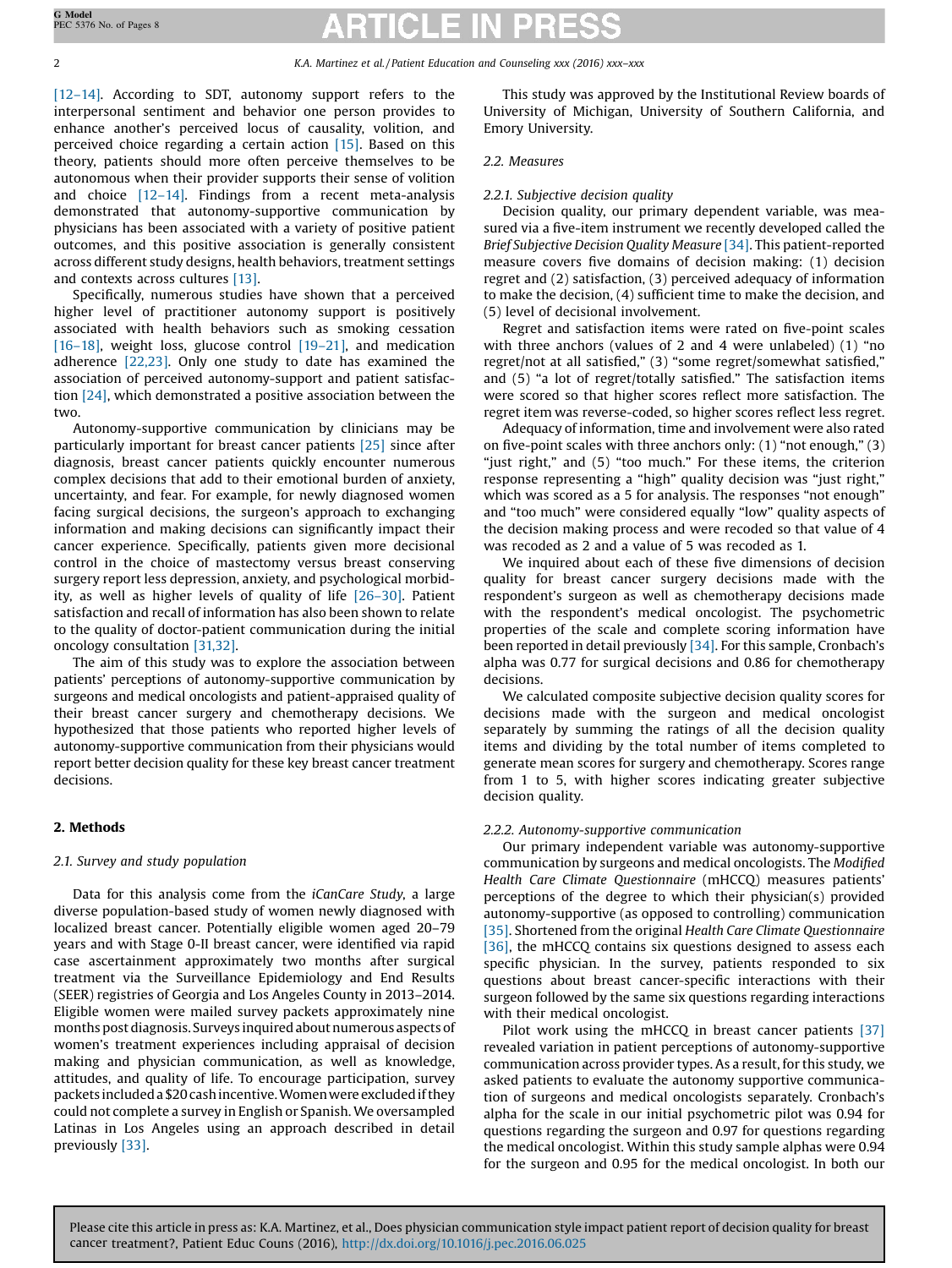pilot and in this sample, factor analyses demonstrated that the six items form a single factor [\[37\]](#page-6-0).

The six questions (each answered on a five-point Likert scale from "not at all true" to "very true") were as follows:

I feel that my (breast cancer surgeon or medical oncologist) . . .

- a . . . provided me with choices and options for my breast cancer treatment.
- b . . . understood how I saw things with respect to my breast cancer.
- c . . . expressed confidence in my ability to make decisions.
- d . . . listened to how I would like to handle my breast cancer treatment.
- e . . . encouraged me to ask questions.
- f . . . tried to understand how I saw things before offering an opinion.

To determine the mHCCQ score for surgeons and medical oncologists, we calculated the average rating across all six items. For analysis, we dichotomized this measure at the mean of the overall sample for communication with surgeons ( $\geq$ 4.25 out of 5) and medical oncologists ( $\geq$ 4.19 out of 5), and considered scores above the mean to represent high autonomy supportive-communication,

# 2.2.3. Communication style preference

Prior research shows that not all patients want to participate in treatment decision making to the same extent, and some prefer less autonomy in decision making [\[38,39\]](#page-6-0). Thus, we included a measure of patient preference for physician communication style, either directive (e.g. telling the patient what to do) or non-directive (e.g. autonomy-supportive.) This was measured using two survey items (answered on five-point Likert scales from "none of the time" to "all of the time"): (1) "When it came to getting treatment for my breast cancer, I preferred to be told what to do," and (2) "When it came to getting treatment for breast cancer, I wanted my doctor to tell me what to do." Scores were combined to form a composite measure of communication preference and dichotomized at the mean for analysis. A strong preference for directive communication was therefore considered a score of 4 or higher out of 5.

# 2.2.4. Covariates

Our prior work as well as related literature on decision making and decision satisfaction in breast cancer guided selection of covariates. SEER registries provided age (in years), Stage (0, I, or II) and hormone receptor status (hormone positive or hormone negative). Patients provided: race/ethnicity (white, black, Latina, Asian), education (less than high school graduate, high school graduate, some college or more), self-reported health status (excellent, very good, good, fair, or poor), number of comorbid conditions, such as diabetes or heart disease (none, one, or two or more), and surgical breast cancer treatment at diagnosis (none, lumpectomy, unilateral mastectomy, or bilateral mastectomy.) All adjusted models also controlled for data collection site (Atlanta or Los Angeles County.)

# 2.3. Statistical approach

We first report demographic characteristics of the sample. We then used multivariable linear regression to examine the association between perceived autonomy-supportive communication and subjective decision quality, adjusting for sociodemographic and clinical characteristics, as well as patient communication style preference (non-directive versus directive.) We did this separately for decisions made with surgeons and decisions made with medical oncologists. Because women with Stage 0 disease are typically ineligible for chemotherapy, the model for chemotherapy decision quality only included women with Stage I–II disease. As we hypothesized that individuals who preferred a non-directive style might report higher decision quality when exposed to more autonomy-supportive physician communication, we also included an interaction between perceived autonomy-supportive communication and communication style preference in both of the adjusted regression models. Finally, we stratified analyses by patient communication style preference (directive or non-directive) in order to estimate mean decision quality scores by congruence or non-congruence of communication style preferred (directive versus non-directive) and communication style received (autonomy-supportive versus not autonomy-supportive). All analyses were performed using Stata 14 [\[40\]](#page-6-0) and incorporated sampling weights to account for differential probabilities of sampling and non-response.

The earliest iteration of the survey included a three-item version of the subjective decision quality measure instead of the five-item measure presented here. All subsequent survey versions included the full five-item scale. To reduce potential bias due to missing data, we imputed missing values for all analytic measures [\[41\],](#page-6-0) including the two missing items from those who completed only the three-item subjective decision quality scale. However, decision quality items marked as N/A by the respondent were not imputed. Estimates and their variances from the multiple imputation results were combined according to the Rubin method [\[42\]](#page-6-0). Regression models presented use imputed data. We also performed sensitivity analyses using non-imputed data.

# 3. Results

Of the 3631 eligible women who were mailed an iCanCare Study survey, 2578 completed and returned the survey resulting in an overall response rate of 71%. Of these, 1690 completed the fiveitem subjective decision quality measure for surgery and 1266 completed the five-item subjective decision quality measure for chemotherapy. We report sample characteristics for those who completed the five-item measure for surgery, as it is the larger of the samples and includes all women who completed the five-item measure for chemotherapy decisions. As noted above, multiple imputation techniques were used to account for missing decision quality data from women who completed the three-item measures, providing an analytic sample of 2286 observations in the regression model for surgery decisions and 1507 observations for chemotherapy decisions.

Of the 1690 women who completed the decision quality scale for surgery, 55% (n = 930) were white,  $17%$  (n = 287) were black,  $17%$  $(n = 279)$  were Latina, and  $9\%$   $(n = 156)$  were Asian. The mean age of women in the sample was 61.5 years, ranging from 25 to 83 years, and the majority (72%) had completed some college or more. More than half had a lumpectomy as their primary breast cancer treatment surgery (59%), while 21% had a unilateral mastectomy and 20% underwent bilateral mastectomy. Complete sample characteristics, including those for women who also completed the decision quality scale for chemotherapy, are presented in [Table](#page-3-0) 1.

[Table](#page-4-0) 2 presents the multivariable linear regression of patientreported subjective decision quality for surgical decisions. In this model, the adjusted mean decision quality score for respondents who reported receiving high autonomy-supportive communication was 4.64, compared to 4.34 for patients reporting receipt of low-autonomy-supportive communication ( $p < 0.001$ ). There was no significant association between communication style preference (non-directive versus directive) and subjective decision quality. Subjective surgical decision quality differed significantly by race/ethnicity: Black women reported significantly lower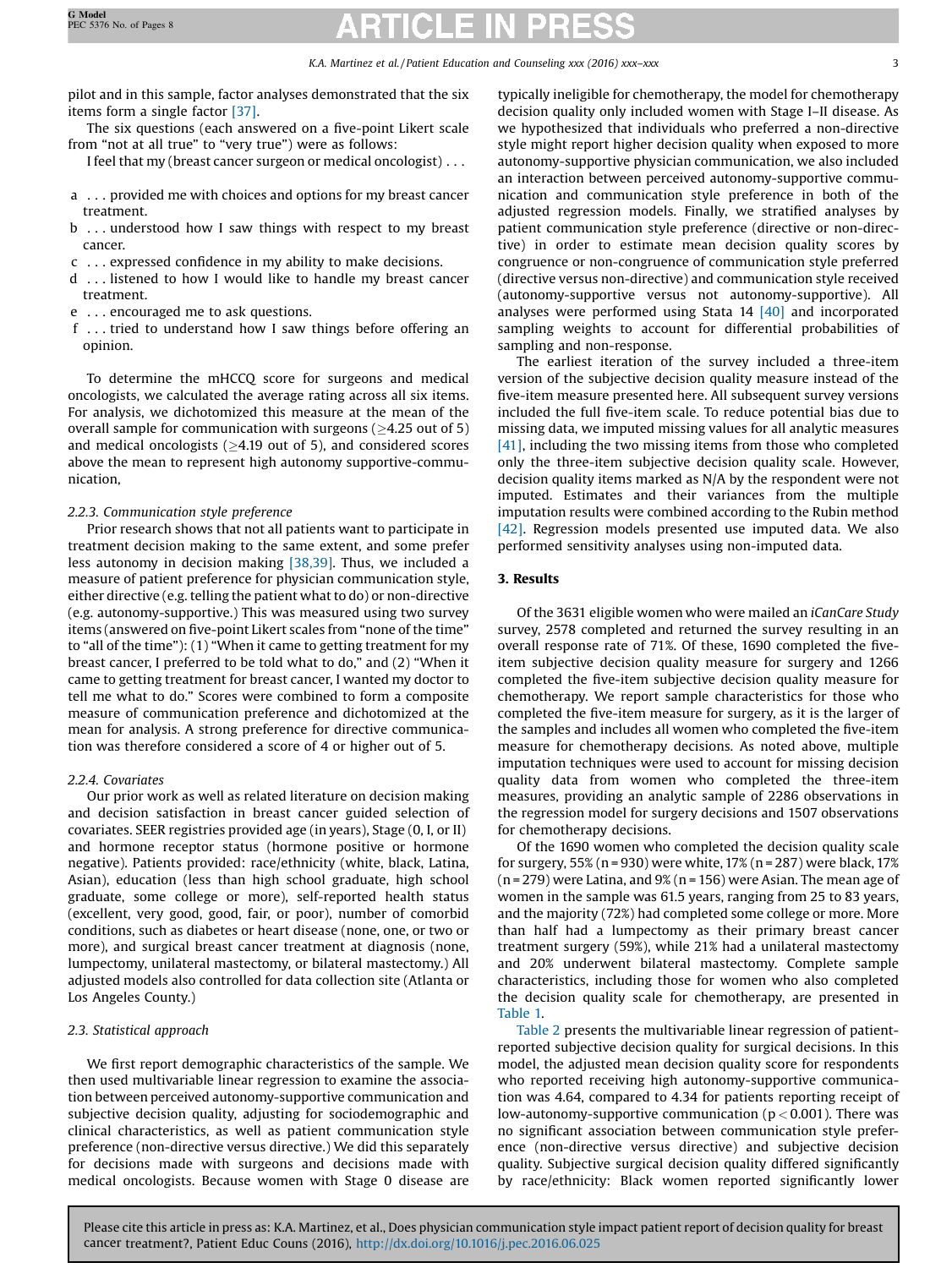<span id="page-3-0"></span>Table 1 Sample characteristics.

|                                                                | Surgery       | Chemotherapy  |
|----------------------------------------------------------------|---------------|---------------|
|                                                                | $N = 1690$    | $N = 1266$    |
| Race/ethnicity                                                 |               |               |
| White                                                          | 930(55)       | 651(58)       |
| <b>Black</b>                                                   | 287(17)       | 177(16)       |
| Latina                                                         | 279(17)       | 179(16)       |
| Asian                                                          | 156(9)        | 83(7)         |
| Other/unknown/miss                                             | 38(2)         | 28(3)         |
| Mean age (years)                                               | 61.5(SD:10.8) | 60.6(SD:10.7) |
| Education                                                      |               |               |
| <high school<="" td=""><td>168(10)</td><td>115(10)</td></high> | 168(10)       | 115(10)       |
| High school grad                                               | 293(17)       | 190(17)       |
| Some college or more                                           | 1215(72)      | 805(73)       |
| Treatment                                                      |               |               |
| Lumpectomy                                                     | 991(59)       | 643(58)       |
| Unilateral mastectomy                                          | 340(20)       | 232(21)       |
| Bilateral mastectomy                                           | 342(20)       | 231(21)       |
| No treatment                                                   | 8(0.5)        | 6(1)          |
| Comorbidities                                                  |               |               |
| None                                                           | 996(59)       | 667(60)       |
| One                                                            | 468(28)       | 304(27)       |
| Two or more                                                    | 226(13)       | 147(13)       |
| Self-reported health status                                    |               |               |
| Excellent                                                      | 174(10)       | 110(10)       |
| Very good                                                      | 601(36)       | 404(36)       |
| Good                                                           | 656(39)       | 415(37)       |
| Fair                                                           | 230(14)       | 172(15)       |
| Poor                                                           | 24(1)         | 14(1)         |
| Stage                                                          |               |               |
| 0                                                              | 324(20)       |               |
| I                                                              | 886(55)       | 677(64)       |
| Н                                                              | 412(25)       | 386(36)       |
| Hormone receptor status                                        |               |               |
| Positive                                                       | 1400(87)      | 904(85)       |
| Negative                                                       | 202(13)       | 159(15)       |
| Site                                                           |               |               |
| <b>USC</b>                                                     | 797(47)       | 487(44)       |
| Emory                                                          | 893(53)       | 631(56)       |
| Communication style preference                                 |               |               |
| Non-directive                                                  | 830(49)       | 565(51)       |
| Directive                                                      | 860(51)       | 553(49)       |
| Autonomy-supportive communication                              |               |               |
| Low                                                            | 714(42)       | 554(50)       |
| High                                                           | 976(58)       | 564(50)       |

decision quality than whites ( $\beta$  = -0.14, p < 0.002), as did Latinas  $(\beta = -0.34, p < 0.001)$ . Compared to those with excellent selfreported health, individuals in all categories of lesser self-reported health reported worse surgical decision quality. Older age was positively associated with decision quality ( $\beta$  = 0.006, p < 0.001).

The interaction between perceived autonomy-supportive care and communication style preference on decision quality was statistically significant ( $\beta$  = -0.25; p = 0.001) and demonstrated that patients who preferred a non-directive style of communication and received it from their surgeon reported significantly higher levels of decision quality than those who preferred a more directive style and received autonomy-supportive communication (data not shown).

[Table](#page-5-0) 3 presents the results of the multivariable linear regression model of subjective decision quality for chemotherapy decisions made with the respondent's medical oncologist. The adjusted mean decision quality score for respondents who reported receiving high autonomy-supportive communication from their medical oncologists was 4.67 compared to 4.41 for patients reporting receipt of low-autonomy-supportive communication ( $p < 0.001$ ). There was no significant association between communication style preference and subjective decision quality for chemotherapy decisions. Race/ethnicity was significantly associated with subjective decision quality. Compared to white respondents, black women reported significantly worse decision quality ( $\beta$  = -0.14, p = 0.018), as did Latina ( $\beta$  = -0.40, p < 0.001) and Asian ( $\beta$  = -0.20, p < 0.024) women. Compared to those in excellent self-reported health, those in good or fair health reported significantly worse decision quality ( $\beta$  = -0.14, p = 0.026 and  $\beta$  = -0.26, p = 0.011, respectively). Older age was associated with higher decision quality ( $\beta$  = 0.005, p = 0.023), as was having completed high school, compared to those respondents who had not( $\beta$  = 0.21, p = 0.026).

Similar to the model for surgical decisions, the interaction between perceived autonomy-supportive care and communication style preference on decision quality was statistically significant for chemotherapy decisions ( $\beta$  = -0.22; p = 0.001) and demonstrated that patients who preferred a non-directive style of communication and received it from their medical oncologist reported significantly higher levels of decision quality than those who preferred a more directive style and received autonomy-supportive communication from their medical oncologist (data not shown).

[Table](#page-5-0) 4 presents adjusted mean decision quality scores by surgeon and medical oncologist communication style received (autonomy-supportive or not autonomy-supportive), stratified by patients' communication style preference (directive versus nondirective). Among those who preferred more directive communication from their surgeons, decision quality was higher among those who received autonomy-supportive communication compared to those who received non-autonomy supportive communication (4.59 versus 4.39,  $p < 0.001$ ). Similarly, among those who preferred non-directive communication, decision quality scores were higher among those who received autonomy-supportive communication compared to those who did not (4.71 versus 4.29,  $p < 0.001$ ).

Among those who preferred more directive communication from their medical oncologists, decision quality was higher among those who received autonomy-supportive communication compared to those who received non-autonomy supportive communication (4.61 versus 4.43,  $p < 0.001$ ). Among those who preferred non-directive communication from their medical oncologist, decision quality scores were higher among those who received autonomy-supportive communication compared to those who did not (4.72 versus 4.40, p < 0.001).

In the sensitivity analysis using weighted but non-imputed data, the association between autonomy-supportive communication and subjective decision quality was similarly significant for decisions made with surgeons ( $\beta$  = 0.28; p < 0.001) as well as those made with medical oncologists ( $\beta$  = 0.27; p < 0.001).

## 4. Discussion

In women with localized breast cancer, we found patient perceptions of high levels of autonomy-supportive communication from both surgeons and medical oncologists were significantly associated with higher subjective decision quality for surgery and chemotherapy decisions. However, patients' communication style preference moderated the association between autonomy-supportive communication and decision quality. Women who both preferred and received autonomy-supportive communication reported higher decision quality than those who preferred directive communication but received autonomy-supportive communication nonetheless.

Women are increasingly interested in taking more active roles in their breast cancer treatment decisions [\[43\]](#page-6-0), and shared decision making has been shown to be positively associated with patient satisfaction in a number of domains [\[44](#page-6-0)–47]. Autonomy-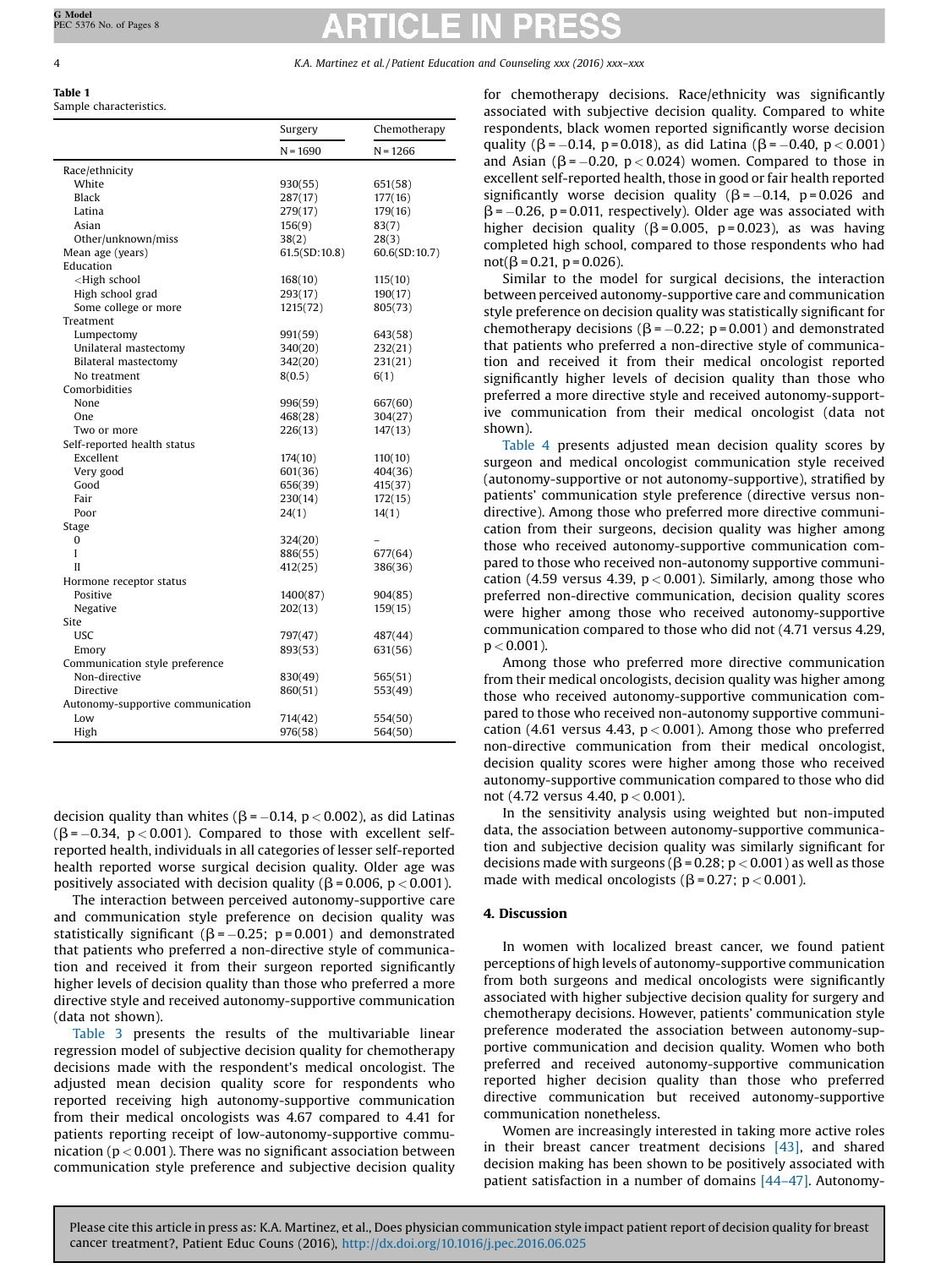# <span id="page-4-0"></span>Table 2

Multivariable linear regression of the association between autonomy-supportive communication and subjective decision quality for decisions with surgeon  $(N = 2286)$ .

|                                                                    |      | Est.     | SE.   | p-value        |
|--------------------------------------------------------------------|------|----------|-------|----------------|
| Race/ethnicity                                                     |      |          |       |                |
| White                                                              |      |          |       |                |
| Black                                                              |      | $-0.14$  | 0.05  | 0.002          |
| Latina                                                             |      | $-0.34$  | 0.07  | $<$ 0.001 $\,$ |
| Asian                                                              |      | $-0.11$  | 0.06  | 0.080          |
| Age (continuous)                                                   |      | 0.006    | 0.002 | $<$ 0.001 $\,$ |
| Education                                                          |      |          |       |                |
| <high school<="" td=""><td></td><td></td><td></td><td></td></high> |      |          |       |                |
| High school grad                                                   |      | 0.22     | 0.07  | 0.002          |
| Some college or more                                               |      | 0.10     | 0.07  | 0.142          |
| Treatment                                                          |      |          |       |                |
| Lumpectomy                                                         |      |          |       |                |
| Unilateral mastectomy                                              |      | $-0.14$  | 0.05  | 0.002          |
| Bilateral mastectomy                                               |      | $-0.04$  | 0.04  | 0.342          |
| No treatment                                                       |      | $-0.12$  | 0.27  | 0.672          |
| Comorbidities                                                      |      |          |       |                |
| None                                                               |      |          |       |                |
| One                                                                |      | $-0.005$ | 0.04  | 0.905          |
| Two or more                                                        |      | $-0.24$  | 0.05  | 0.646          |
| Self-reported health status                                        |      |          |       |                |
| Excellent                                                          |      |          |       |                |
| Very good                                                          |      | $-0.03$  | 0.05  | 0.580          |
| Good                                                               |      | $-0.14$  | 0.05  | 0.007          |
| Fair                                                               |      | $-0.22$  | 0.07  | 0.001          |
| Poor                                                               |      | $-0.32$  | 0.15  | 0.030          |
| Stage                                                              |      |          |       |                |
| I                                                                  |      |          |       |                |
| $\mathbf{I}$                                                       |      | $-0.07$  | 0.04  | 0.071          |
| 0                                                                  |      | $-0.06$  | 0.04  | 0.154          |
| Hormone receptor status                                            |      |          |       |                |
| Positive                                                           |      |          |       |                |
| Negative                                                           |      | $-0.10$  | 0.05  | 0.064          |
| Site                                                               |      |          |       |                |
| Emory                                                              |      |          |       |                |
| USC                                                                |      | $-0.02$  | 0.04  | 0.538          |
| Communication style preference                                     |      |          |       |                |
| Autonomy-supportive                                                |      |          |       |                |
| <b>Directive</b>                                                   |      | $-0.03$  | 0.03  | 0.430          |
| Autonomy-supportive communication                                  |      |          |       |                |
| Adjusted mean                                                      |      |          |       |                |
| Low                                                                | 4.34 |          |       |                |
| High                                                               | 4.64 | 0.30     | 0.03  | ${<}0.001$     |

supportive communication facilitates shared decision making by helping the patient feel that they have the volition as well as the support to make medical decisions consistent with their values and preferences. Prior research has examined patient satisfaction with decision making in breast cancer [\[48,49\],](#page-6-0) however, there is increasing recognition of the need to move beyond satisfaction to measuring the quality of patient decisions [\[50,51\].](#page-6-0) There has been some research demonstrating the positive impact of decision interventions, like decision aids, on the quality of women's treatment decisions. [\[52\]](#page-6-0) Yet ours is the first study to examine the association between patient perceptions of provider communication style and patient-reported decision quality in breast cancer. Our findings suggest that interventions to enhance autonomy-supportive communication practices among surgeons and medical oncologists will likely have a positive impact on patient perceptions of the quality of their cancer treatment decisions for most individuals.

While shared decision making is acknowledged as a central component of patient-centered care, not all individuals want to participate in treatment decision making to the same extent [\[24,38,39\]](#page-6-0). Indeed, some patients have reported not wanting to be involved in decision making at all, instead leaving decision making up to the doctor. In our study, we found that patient preference for communication style moderated the effect of physician communication on decision quality for both surgical and chemotherapy decisions. Specifically, women who preferred more input into their decisions and received high autonomy support from their physician reported better decision quality than those who preferred more directive communication, such as specific treatment recommendations, yet received high autonomy-supportive communication from their surgeon. It may be that women who want more direction from their physician regarding the right course of action lack confidence to make the decisions themselves, and as a result may also feel anxious or distressed at the time of decision making [\[53\]](#page-6-0). These same patients may therefore seek advice (or recommendation) from a trained professional such as their physician, and feel dissatisfied if they do not receive it.

It is important to note that patients in our study who preferred directive communication and received it from physicians reported worse decision quality that those who preferred directive communication and received autonomy-supportive communication. This is consistent with recent research in colorectal and lung cancer which found physician-controlled decision making was associated with worse patient-rated quality of care and physician communication, even among those patients who had expressed a preference for physician-controlled decisions [\[54\].](#page-6-0) Together, these findings suggest that autonomy-supportive communication may result in better patient-centered outcomes for all patients, even those with stated preferences for less autonomy in decision making.

In addition to differences in subjective decision quality by surgeon and medical oncologist communication style, we found significant differences in patient-appraised subjective decision quality by race/ethnicity. Specifically, Latina respondents reported lower subjective decision quality than white respondents for decisions about surgery and chemotherapy. This is consistent with prior literature in the domain of decision regret, which has shown Latina breast cancer patients express significantly higher regret about their treatment decisions than whites [\[55\]](#page-6-0). Similarly, we found that black patients reported worse decision quality than whites. Worse appraisal of decision quality by black and Latina patients in our study sample, despite accounting for preferred communication style and perceived autonomy-supportive communication, suggests that other issues related to decision making may be suboptimal for non-white breast cancer patients.

Consistent with our findings related to age, some prior research has shown decision satisfaction to be positively associated with age [\[56,57\].](#page-7-0) There is some evidence that older adults make decisions differently than younger patients, tending to focus more on the positive aspects of decision making [\[58\]](#page-7-0), thereby feeling more satisfied with their decisions. While beyond the scope of this study, research evaluating the association between autonomysupportive communication and subjective decision quality in different age groups may elucidate important differences in the role of provider communication in decisional outcomes between older and younger patients.

The results of this study are limited by being entirely dependent on patient self-report, as we were not able to observe providerpatient interactions. Thus, the association between decision satisfaction and physician communication style may be inflated given the common informant. Reverse causality may be considered an alternative hypothesis for our data. That is, it may be that patients who were more satisfied with their decisions were more likely to recall or rate better communication practices by their physicians. Yet as this was a cross sectional survey, caution about inferring causal associations between autonomy-supportive communication and subjective decision quality is warranted. To confirm our findings, longitudinal studies as well as research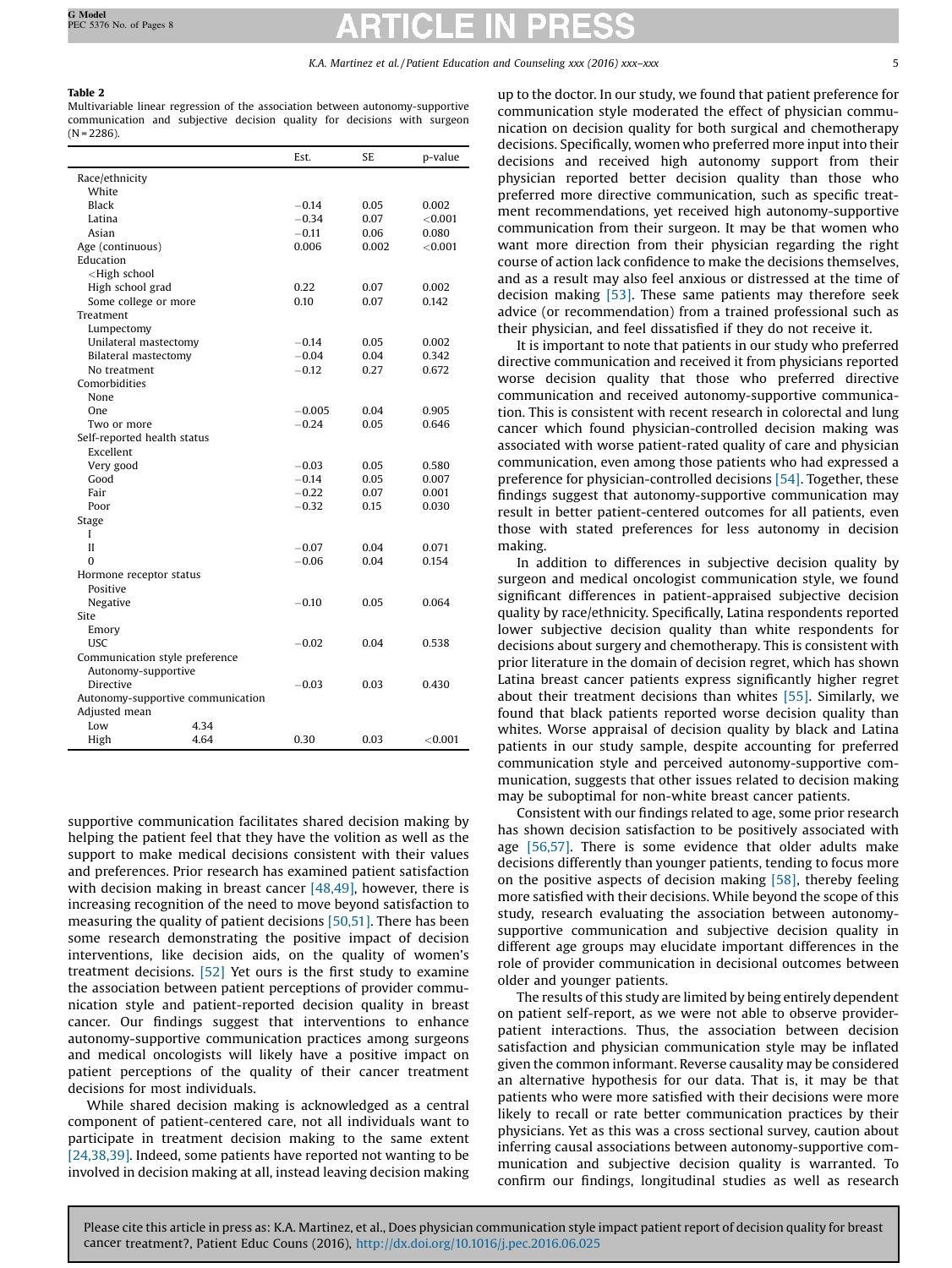# <span id="page-5-0"></span>Table 3

Multivariable linear regression of the association between autonomy-supportive communication and subjective decision quality for decisions with medical oncologist (N = 1507).

|                                                                    |                                   | Est.    | SE    | p-value   |
|--------------------------------------------------------------------|-----------------------------------|---------|-------|-----------|
| Race/ethnicity                                                     |                                   |         |       |           |
| White                                                              |                                   |         |       |           |
| Black                                                              |                                   | $-0.14$ | 0.06  | 0.018     |
| Latina                                                             |                                   | $-0.40$ | 0.08  | < 0.001   |
| Asian                                                              |                                   | $-0.20$ | 0.09  | 0.024     |
| Age (continuous)                                                   |                                   | 0.005   | 0.002 | 0.023     |
| Education                                                          |                                   |         |       |           |
| <high school<="" td=""><td></td><td></td><td></td><td></td></high> |                                   |         |       |           |
| High school grad                                                   |                                   | 0.21    | 0.09  | 0.026     |
| Some college or more                                               |                                   | 0.07    | 0.10  | 0.453     |
| Treatment                                                          |                                   |         |       |           |
| Lumpectomy                                                         |                                   |         |       |           |
| Unilateral mastectomy                                              |                                   | 0.03    | 0.05  | 0.518     |
| Bilateral mastectomy                                               |                                   | $-0.03$ | 0.06  | 0.602     |
| No treatment                                                       |                                   | $-0.30$ | 0.44  | 0.497     |
| Comorbidities                                                      |                                   |         |       |           |
| None                                                               |                                   |         |       |           |
| One                                                                |                                   | $-0.02$ | 0.05  | 0.722     |
| Two or more                                                        |                                   | $-0.08$ | 0.07  | 0.244     |
| Self-reported health status                                        |                                   |         |       |           |
| Excellent                                                          |                                   |         |       |           |
| Very good                                                          |                                   | $-0.06$ | 0.06  | 0.246     |
| Good                                                               |                                   | $-0/14$ | 0.06  | 0.026     |
| Fair                                                               |                                   | $-0.26$ | 0.08  | 0.001     |
| Poor                                                               |                                   | $-0.42$ | 0.25  | 0.097     |
| Stage                                                              |                                   |         |       |           |
| L                                                                  |                                   |         |       |           |
| II                                                                 |                                   | $-0.07$ | 0.05  | 0.110     |
| Hormone receptor status                                            |                                   |         |       |           |
| Positive                                                           |                                   |         |       |           |
| Negative                                                           |                                   | $-0.02$ | 0.05  | 0.756     |
| Site                                                               |                                   |         |       |           |
| Emory                                                              |                                   |         |       |           |
| <b>USC</b>                                                         |                                   | 0.007   | 0.05  | 0.884     |
|                                                                    | Communication style preference    |         |       |           |
| Non-directive                                                      |                                   |         |       |           |
| Directive                                                          |                                   | $-0.04$ | 0.04  | 0.327     |
|                                                                    | Autonomy-supportive communication |         |       |           |
| Adjusted mean                                                      |                                   |         |       |           |
| Low                                                                | 4.41                              |         |       |           |
| High                                                               | 4.67                              | 0.26    | 0.04  | $<$ 0.001 |

including objective observation and coding of clinical encounters are encouraged. Because we used a brief measure of autonomysupportive communication, we were unable to measure some important aspects of communication, such as the role of assessing the patient's emotional status, which is typically assessed using the full version of the HCCQ. Patients were recruited from two distinct geographic areas so our findings may not be generalizable to breast cancer patients from other geographic area.s Additionally, individuals who agreed to participate in our survey study may differ in important ways from individuals who chose not to participate or who could not be contacted. Thus, our findings may not be generalizable to all patients. Finally, we acknowledge that patients can have communication style preferences beyond the dichotomy of directive or autonomy-supportive [\[59\].](#page-7-0) While we were unable to address an array of such preferences in our study, this is an important area for future research in patient-centered decision making.

# 5. Conclusions

Among women with early stage breast cancer, autonomysupportive communication by surgeons and medical oncologists is associated with better subjective decision quality. Our primary findings suggest that cancer-care providers should be encouraged to utilize an autonomy-supportive communication style with their patients. Eliciting women's preferences for non-directive versus directive counseling may improve physicians' ability to support women's communication needs.

# 6. Practice implications

Overall satisfaction with the breast cancer treatment decision process may be improved when breast cancer clinicians utilize more patient-centered care techniques, including listening to and addressing patient needs and concerns, seeking their input, and supporting their autonomy in treatment decision making.

### Acknowledgment

This work was funded by grant P01 CA163233 to the University of Michigan from the National Cancer Institute. The collection of Los Angeles County cancer incidence data used in this study was supported by the California Department of Public Health pursuant to California Health and Safety Code Section 103885; Centers for Disease Control and Prevention's (CDC) National Program of Cancer Registries, under cooperative agreement 5NU58DP003862-04/ DP003862; the National Cancer Institute's Surveillance, Epidemiology and End Results Program under contract HHSN261201000140C awarded to the Cancer Prevention Institute of California, contract HHSN261201000035C awarded to the University of Southern California, and contract HHSN261201000034C awarded to the Public Health Institute. The ideas and opinions expressed herein are those of the author(s) and endorsement by the State of California, Department of Public Health, the National Cancer Institute, and the CDC or their Contractors and Subcontractors is not intended nor should be inferred. The collection of cancer incidence data in Georgia was supported by contract HHSN261201300015I, Task Order HHSN26100006 from the NCI and cooperative agreement 5NU58DP003875-04-00 from the CDC). The ideas and opinions expressed herein are those of the author(s) and endorsement by the States of California and Georgia, Department of Public Health the National Cancer Institute, and the Centers for Disease Control

### Table 4

Adjusted mean decision quality scores by communication style preference and communication style received (Scale: 0–5).

|                                | Surgeon communication style |                     |                  | Medical oncologist communication style |                     |                                  |
|--------------------------------|-----------------------------|---------------------|------------------|----------------------------------------|---------------------|----------------------------------|
| Communication style preference | Non-autonomy supportive     | Autonomy-supportive |                  | p-value Non-autonomy supportive        | Autonomy-supportive | p-value                          |
| Directive<br>Non-directive     | 4.39<br>4.29                | 4.59<br>4.71        | ∈0.001<br>∈0.001 | 4.43<br>4.40                           | 4.61<br>4.72        | $<$ 0.001 $\,$<br>$<$ 0.001 $\,$ |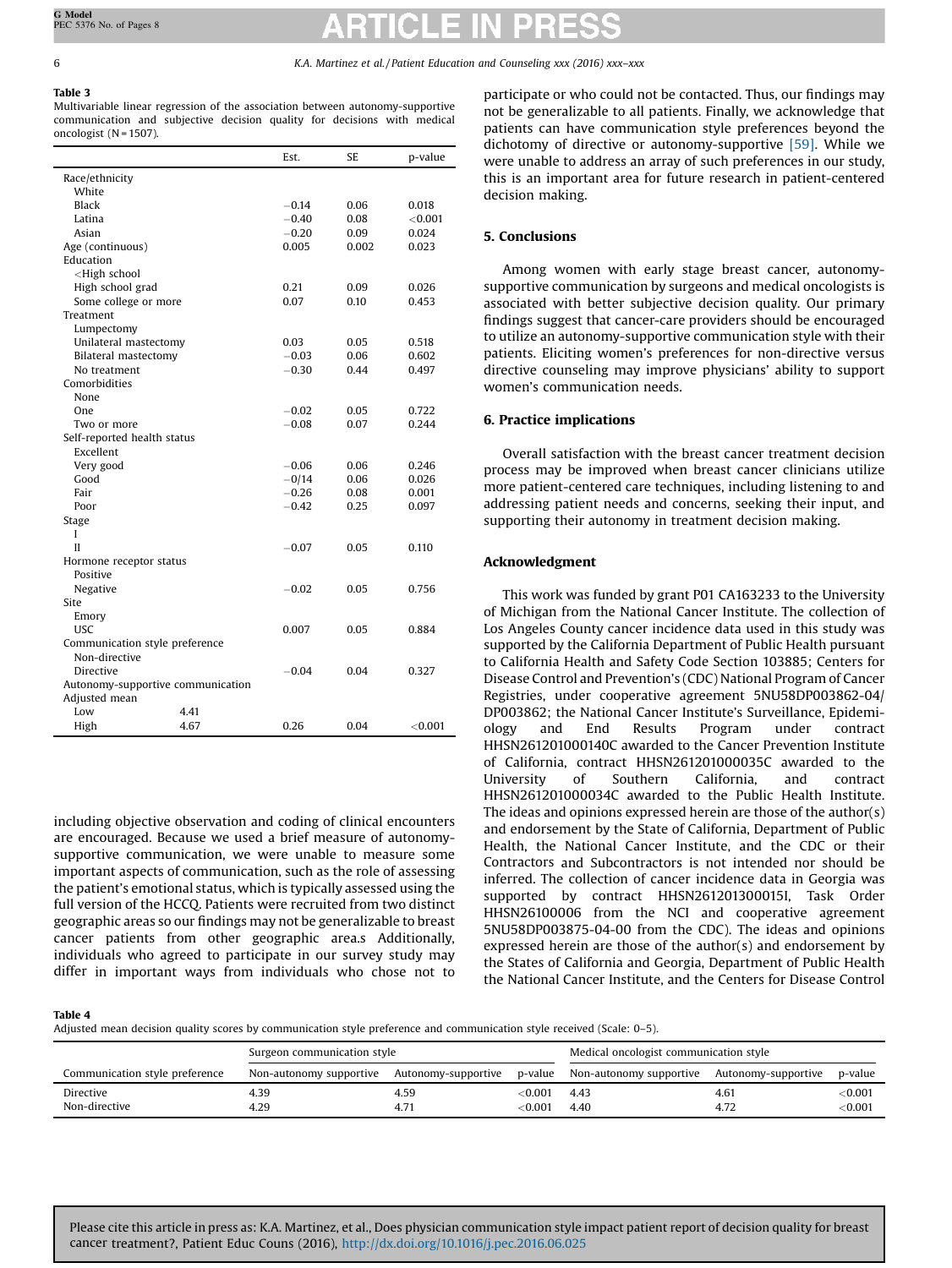<span id="page-6-0"></span>and Prevention or their Contractors and Subcontractors is not intended nor should be inferred.We acknowledge with gratitude the breast cancer patients who responded to our survey.

# References

- [1] Institute of Medicine. Delivering High-Quality Cancer Care: Charting a New Course for a System in Crisis. Washington D.C .: 2013.
- Committee on Quality of Health Care in America. Institute of Medicine Crossing the Quality Chasm: A New Health System for the 21st Century. Washington D.C .: 2001.
- [3] R.M. Epstein, R.L. Street, The values and value of [patient-centered](http://refhub.elsevier.com/S0738-3991(16)30290-7/sbref0015) care, Ann. Fam. Med. 9 (2016) 100–103, [doi:http://dx.doi.org/10.1370/afm.1239.](http://refhub.elsevier.com/S0738-3991(16)30290-7/sbref0015)
- [4] M.K. Constand, J.C. [MacDermid,](http://refhub.elsevier.com/S0738-3991(16)30290-7/sbref0020) V. Dal Bello-Haas, M. Law, Scoping review of [patient-centered](http://refhub.elsevier.com/S0738-3991(16)30290-7/sbref0020) care approaches in healthcare, BMC Health Serv. Res. 4 (2014) 271, [doi:http://dx.doi.org/10.1186/1472-6963-14-271.](http://refhub.elsevier.com/S0738-3991(16)30290-7/sbref0020)
- [5] A. King, R.B. Hoppe, Best practice for [patient-centered](http://refhub.elsevier.com/S0738-3991(16)30290-7/sbref0025) communication: a narrative review, J. Grad. Med. Educ. 5 (2013) 385–393, [doi:http://dx.doi.org/](http://refhub.elsevier.com/S0738-3991(16)30290-7/sbref0025) [10.4300/JGME-D-13-00072.1.](http://dx.doi.org/10.4300/JGME-D-13-00072.1)
- [6] K. Resnicow, F. McMaster, Motivational [interviewing:](http://refhub.elsevier.com/S0738-3991(16)30290-7/sbref0030) moving fromwhy to how with autonomy support, Int. J. Behav. Nutr. Phys. Act 9 (2012) 19, [doi:http://dx.](http://refhub.elsevier.com/S0738-3991(16)30290-7/sbref0030) [doi.org/10.1186/1479-5868-9-19.](http://dx.doi.org/10.1186/1479-5868-9-19)
- [7] G.C. Williams, E.L. Deci, [Activating](http://refhub.elsevier.com/S0738-3991(16)30290-7/sbref0035) patients for smoking cessation through physician [autonomy](http://refhub.elsevier.com/S0738-3991(16)30290-7/sbref0035) support, Med. Care 39 (2001) 813–823.
- [8] M. [Vansteenkiste,](http://refhub.elsevier.com/S0738-3991(16)30290-7/sbref0040) G.C. Williams, K. Resnicow, Toward systematic integration between [self-determination](http://refhub.elsevier.com/S0738-3991(16)30290-7/sbref0040) theory and motivational interviewing as examples of top-down and bottom-up intervention [development:](http://refhub.elsevier.com/S0738-3991(16)30290-7/sbref0040) autonomy or volition as a [fundamental](http://refhub.elsevier.com/S0738-3991(16)30290-7/sbref0040) theoretical principle, Int. J. Behav. Nutr. Phys. Act. 9 (2012) 23, [doi:http://dx.doi.org/10.1186/1479-5868-9-23.](http://refhub.elsevier.com/S0738-3991(16)30290-7/sbref0040)
- [9] D.L. Frosch, R.M. Kaplan, Shared decision making in clinical [medicine:](http://refhub.elsevier.com/S0738-3991(16)30290-7/sbref0045) past research and future [directions,](http://refhub.elsevier.com/S0738-3991(16)30290-7/sbref0045) Am. J. Prev. Med. 17 (1999) 285–294.
- [10] S.J. Katz, J. Belkora, G. Elwyn, Shared decision making for [treatment](http://refhub.elsevier.com/S0738-3991(16)30290-7/sbref0050) of cancer: challenges and [opportunities,](http://refhub.elsevier.com/S0738-3991(16)30290-7/sbref0050) J. Oncol. Pract.10 (2014) 206–208, doi:http://dx. [doi.org/10.1200/JOP.2014.001434.](http://dx.doi.org/10.1200/JOP.2014.001434)
- [11] L.F. Degner, J.A. Sloan, [Decision](http://refhub.elsevier.com/S0738-3991(16)30290-7/sbref0055) making during serious illness: what role do patients really want to play? J. Clin. [Epidemiol.](http://refhub.elsevier.com/S0738-3991(16)30290-7/sbref0055) 45 (1992) 941–950.
- [12] E. Deci, R. Ryan, The what and why of goal [pursuits:](http://refhub.elsevier.com/S0738-3991(16)30290-7/sbref0060) human needs and the self[determination](http://refhub.elsevier.com/S0738-3991(16)30290-7/sbref0060) of behavior, Psychol. Inq. 45 (2000) 227–268.
- J. Ng, N. Ntoumanis, E. [Thogersen-Ntoumani,](http://refhub.elsevier.com/S0738-3991(16)30290-7/sbref0065) E. Deci, R. Ryan, J. Duda, et al., [Self-determination](http://refhub.elsevier.com/S0738-3991(16)30290-7/sbref0065) theory applied to health contexts: a meta-analysis, [Perspect.](http://refhub.elsevier.com/S0738-3991(16)30290-7/sbref0065) Psychol. Sci. 7 (2012) 325–340.
- [14] R. Ryan, E. Deci, [Self-determination](http://refhub.elsevier.com/S0738-3991(16)30290-7/sbref0070) theory and the facilitation of intrinsic motivation, social [development,](http://refhub.elsevier.com/S0738-3991(16)30290-7/sbref0070) and well-being, Am. Psychol. 55 (2000) 68– [78](http://refhub.elsevier.com/S0738-3991(16)30290-7/sbref0070). [15] Y.-L. Su, J. Reeve, A [meta-analysis](http://refhub.elsevier.com/S0738-3991(16)30290-7/sbref0075) of the effectiveness of intervention programs
- designed to support [autonomy,](http://refhub.elsevier.com/S0738-3991(16)30290-7/sbref0075) Educ. Psychol. Rev. 23 (2011) 159–188.
- [16] G.C. Williams, C.P. Niemiec, H. Patrick, R.M. Ryan, E.L. Deci, The [importance](http://refhub.elsevier.com/S0738-3991(16)30290-7/sbref0080) of supporting autonomy and perceived [competence](http://refhub.elsevier.com/S0738-3991(16)30290-7/sbref0080) in facilitating long-term tobacco abstinence, Ann. Behav. Med. 37 (2009) 315–324, [doi:http://dx.doi.](http://refhub.elsevier.com/S0738-3991(16)30290-7/sbref0080) [org/10.1007/s12160-009-9090-y.](http://dx.doi.org/10.1007/s12160-009-9090-y)
- [17] G.C. Williams, M. Gagné, R.M. Ryan, E.L. Deci, Facilitating [autonomous](http://refhub.elsevier.com/S0738-3991(16)30290-7/sbref0085) [motivation](http://refhub.elsevier.com/S0738-3991(16)30290-7/sbref0085) for smoking cessation, Health Psychol. 21 (2002) 40–50.
- [18] G.C. Williams, H.A. [McGregor,](http://refhub.elsevier.com/S0738-3991(16)30290-7/sbref0090) D. Sharp, C. Levesque, R.W. Kouides, R.M. Ryan, et al., Testing a [self-determination](http://refhub.elsevier.com/S0738-3991(16)30290-7/sbref0090) theory intervention for motivating tobacco cessation: supporting autonomy and [competence](http://refhub.elsevier.com/S0738-3991(16)30290-7/sbref0090) in a clinical trial, Health Psychol. 25 (2006) 91–101, [doi:http://dx.doi.org/10.1037/0278-6133.25.1.91.](http://refhub.elsevier.com/S0738-3991(16)30290-7/sbref0090)
- [19] G.C. Williams, Z.R. Freedman, E.L. Deci, [Supporting](http://refhub.elsevier.com/S0738-3991(16)30290-7/sbref0095) autonomy to motivate patients with diabetes for glucose control, [Diabetes](http://refhub.elsevier.com/S0738-3991(16)30290-7/sbref0095) Care 21 (1998) 1644–1651.
- [20] G.C. Williams, H.A. [McGregor,](http://refhub.elsevier.com/S0738-3991(16)30290-7/sbref0100) D. King, C.C. Nelson, R.E. Glasgow, Variation in perceived [competence,](http://refhub.elsevier.com/S0738-3991(16)30290-7/sbref0100) glycemic control, and patient satisfaction: relationship to autonomy support from [physicians,](http://refhub.elsevier.com/S0738-3991(16)30290-7/sbref0100) Patient Educ. Couns. 57 (2005) 39–45, [doi:http://dx.doi.org/10.1016/j.pec.2004.04.001.](http://refhub.elsevier.com/S0738-3991(16)30290-7/sbref0100)
- [21] G.C. Williams, H.A. McGregor, A. Zeldman, Z.R. [Freedman,](http://refhub.elsevier.com/S0738-3991(16)30290-7/sbref0105) E.L. Deci, Testing a [self-determination](http://refhub.elsevier.com/S0738-3991(16)30290-7/sbref0105) theory process model for promoting glycemic control through diabetes [self-management,](http://refhub.elsevier.com/S0738-3991(16)30290-7/sbref0105) Health Psychol. 23 (2004) 58–66, doi: [http://dx.doi.org/10.1037/0278-6133.23.1.58.](http://dx.doi.org/10.1037/0278-6133.23.1.58)
- [22] G.C. Williams, G.C. Rodin, R.M. Ryan, W.S. Grolnick, E.L. Deci, [Autonomous](http://refhub.elsevier.com/S0738-3991(16)30290-7/sbref0110) regulation and long-term medication adherence in adult [outpatients,](http://refhub.elsevier.com/S0738-3991(16)30290-7/sbref0110) Health [Psychol.](http://refhub.elsevier.com/S0738-3991(16)30290-7/sbref0110) 17 (1998) 269–276.
- [23] G.C. [Williams,](http://refhub.elsevier.com/S0738-3991(16)30290-7/sbref0115) C.P. Niemiec, Positive affect and self-affirmation are beneficial, but do they facilitate maintenance of [health-behavior](http://refhub.elsevier.com/S0738-3991(16)30290-7/sbref0115) change? A self[determination](http://refhub.elsevier.com/S0738-3991(16)30290-7/sbref0115) theory perspective: comment on a randomized controlled trial of [positive-affect](http://refhub.elsevier.com/S0738-3991(16)30290-7/sbref0115) intervention and medication adherence, Arch. Intern. Med. 172 (2012) 327–328, [doi:http://dx.doi.org/10.1001/archinternmed.2011.1830.](http://refhub.elsevier.com/S0738-3991(16)30290-7/sbref0115)
- [24] A.E. Hill, C.V. Smith, B.W. Hadden, Autonomy in the [obstetrician/gynecologist](http://refhub.elsevier.com/S0738-3991(16)30290-7/sbref0120)patient [relationship](http://refhub.elsevier.com/S0738-3991(16)30290-7/sbref0120) as a predictor of patient satisfaction, Yale J. Biol. Med. 86 [\(2013\)](http://refhub.elsevier.com/S0738-3991(16)30290-7/sbref0120) 179–188.
- [25] R. Epstein, R. Street, [Patient-Centered](http://refhub.elsevier.com/S0738-3991(16)30290-7/sbref0125) Communication in Cancer Care: [Promoting](http://refhub.elsevier.com/S0738-3991(16)30290-7/sbref0125) Healing and Reducing Suffering, Bethesda, MD, 2007.
- [26] L.J. Fallowfield, A. Hall, G.P. Maguire, M. Baum, [Psychological](http://refhub.elsevier.com/S0738-3991(16)30290-7/sbref0130) outcomes of different [treatment](http://refhub.elsevier.com/S0738-3991(16)30290-7/sbref0130) policies in women with early breast cancer outside a [clinical](http://refhub.elsevier.com/S0738-3991(16)30290-7/sbref0130) trial, BMJ 301 (1990) 575–580.
- [27] L.J. Fallowfield, A. Hall, P. Maguire, M. Baum, R.P. A'Hern, [Psychological](http://refhub.elsevier.com/S0738-3991(16)30290-7/sbref0135) effects of being offered choice of [surgery](http://refhub.elsevier.com/S0738-3991(16)30290-7/sbref0135) for breast cancer, BMJ 309 (1994) 448.
- [28] J. Morris, G.T. Royle, [Offering](http://refhub.elsevier.com/S0738-3991(16)30290-7/sbref0140) patients a choice of surgery for early breast cancer: a reduction in anxiety and [depression](http://refhub.elsevier.com/S0738-3991(16)30290-7/sbref0140) in patients and their husbands, Soc. Sci. Med. 26 [\(1988\)](http://refhub.elsevier.com/S0738-3991(16)30290-7/sbref0140) 583–585.
- [29] J.M. [Deadman,](http://refhub.elsevier.com/S0738-3991(16)30290-7/sbref0145) S.J. Leinster, R.G. Owens, M.E. Dewey, P.D. Slade, Taking [responsibility](http://refhub.elsevier.com/S0738-3991(16)30290-7/sbref0145) for cancer treatment, Soc. Sci. Med. 53 (2001) 669–677.
- [30] N.K. Arora, [Interacting](http://refhub.elsevier.com/S0738-3991(16)30290-7/sbref0150) with cancer patients: the significance of physicians' [communication](http://refhub.elsevier.com/S0738-3991(16)30290-7/sbref0150) behavior, Soc. Sci. Med. 57 (2003) 791–806.
- [31] L.M. Ong, J.C. de Haes, A.M. Hoos, F.B. Lammes, Doctor-patient [communication:](http://refhub.elsevier.com/S0738-3991(16)30290-7/sbref0155) a review of the [literature,](http://refhub.elsevier.com/S0738-3991(16)30290-7/sbref0155) Soc. Sci. Med. 40 (1995) 903–918.
- [32] L.M. Ong, M.R. Visser, F.B. Lammes, J.C. de Haes, Doctor-patient [communication](http://refhub.elsevier.com/S0738-3991(16)30290-7/sbref0160) and cancer patients' quality of life and [satisfaction,](http://refhub.elsevier.com/S0738-3991(16)30290-7/sbref0160) Patient Educ. Couns. 41 [\(2000\)](http://refhub.elsevier.com/S0738-3991(16)30290-7/sbref0160) 145–156.
- [33] A.S. Hamilton, T.P. Hofer, S.T. Hawley, D. Morrell, M. [Leventhal,](http://refhub.elsevier.com/S0738-3991(16)30290-7/sbref0165) D. Deapen, et al., Latinas and breast cancer outcomes: [population-based](http://refhub.elsevier.com/S0738-3991(16)30290-7/sbref0165) sampling, ethnic identity, and [acculturation](http://refhub.elsevier.com/S0738-3991(16)30290-7/sbref0165) assessment, Cancer Epidemiol. Biomarkers Prev. 18 (2009) 2022–2029, [doi:http://dx.doi.org/10.1158/1055-9965.EPI-09-0238.](http://refhub.elsevier.com/S0738-3991(16)30290-7/sbref0165)
- [34] K. Resnicow, P. [Abrahamse,](http://refhub.elsevier.com/S0738-3991(16)30290-7/sbref0170) R.S. Tocco, S. Hawley, J. Griggs, N. Janz, et al., Development and [psychometric](http://refhub.elsevier.com/S0738-3991(16)30290-7/sbref0170) properties of a brief measure of subjective decision quality for breast cancer [treatment,](http://refhub.elsevier.com/S0738-3991(16)30290-7/sbref0170) BMC Med. Inf. Decis. Making 14 (2014) 110, [doi:http://dx.doi.org/10.1186/s12911-014-0110-x.](http://refhub.elsevier.com/S0738-3991(16)30290-7/sbref0170)
- [35] G.C. Williams, M. Lynch, R.E. Glasgow, [Computer-assisted](http://refhub.elsevier.com/S0738-3991(16)30290-7/sbref0175) intervention improves [patient-centered](http://refhub.elsevier.com/S0738-3991(16)30290-7/sbref0175) diabetes care by increasing autonomy support, Health Psychol. 26 (2007) 728–734, [doi:http://dx.doi.org/10.1037/0278-](http://refhub.elsevier.com/S0738-3991(16)30290-7/sbref0175) [6133.26.6.728.](http://dx.doi.org/10.1037/0278-6133.26.6.728)
- [36] G. Williams, M. Lynch, H. McGregor, R. Ryan, D. Sharp, E. Deci, [Validation](http://refhub.elsevier.com/S0738-3991(16)30290-7/sbref0180) of the "Important other" climate [questionnaire:](http://refhub.elsevier.com/S0738-3991(16)30290-7/sbref0180) assessming autonomy support for [health-related](http://refhub.elsevier.com/S0738-3991(16)30290-7/sbref0180) change, Families Syst. Health (2006) 24.
- [37] D. [Shumway,](http://refhub.elsevier.com/S0738-3991(16)30290-7/sbref0185) K.A. Griffith, R. Jagsi, S.G. Gabram, G.C. Williams, K. Resnicow, [Psychometric](http://refhub.elsevier.com/S0738-3991(16)30290-7/sbref0185) properties of a brief measure of autonomy support in breast cancer patients, BMC Med. Inf. Decis. Making 15 (2015) 51, [doi:http://dx.doi.](http://refhub.elsevier.com/S0738-3991(16)30290-7/sbref0185) [org/10.1186/s12911-015-0172-4.](http://dx.doi.org/10.1186/s12911-015-0172-4)
- [38] W. Levinson, A. Kao, A. Kuby, R.A. Thisted, Not all patients want to [participate](http://refhub.elsevier.com/S0738-3991(16)30290-7/sbref0190) in decision making. A national study of public [preferences,](http://refhub.elsevier.com/S0738-3991(16)30290-7/sbref0190) J. Gen. Int. Med. 20 (2005) 531–535, [doi:http://dx.doi.org/10.1111/j.1525-1497.2005.04101.x.](http://refhub.elsevier.com/S0738-3991(16)30290-7/sbref0190)
- [39] N.K. Arora, C.A. McHorney, Patient [preferences](http://refhub.elsevier.com/S0738-3991(16)30290-7/sbref0195) for medical decision making: who really wants to [participate?](http://refhub.elsevier.com/S0738-3991(16)30290-7/sbref0195) Med. Care 38 (2000) 335–341.
- [40] StataCorp. 2015. Stata Statistical Software: Release 14 College Station, TX : StataCorp LP n.d.
- [41] D.B. Rubin, R.J.A. Little, [Statistical](http://refhub.elsevier.com/S0738-3991(16)30290-7/sbref0205) Analysis with Missing Data, 2nd ed., Wiley, New York, NY, [2002.](http://refhub.elsevier.com/S0738-3991(16)30290-7/sbref0205)
- [42] D.B. Rubin, Multiple Imputation for [Nonresponse](http://refhub.elsevier.com/S0738-3991(16)30290-7/sbref0210) in Surveys, Wiley, New York, NY, [2016,](http://refhub.elsevier.com/S0738-3991(16)30290-7/sbref0210) pp. 1987.
- [43] L.J.M. Caldon, S.J. Walters, M.W.R. Reed, [Changing](http://refhub.elsevier.com/S0738-3991(16)30290-7/sbref0215) trends in the decisionmaking [preferences](http://refhub.elsevier.com/S0738-3991(16)30290-7/sbref0215) of women with early breast cancer, Br. J. Surg. 95 (2008) 312–318, [doi:http://dx.doi.org/10.1002/bjs.5964.](http://refhub.elsevier.com/S0738-3991(16)30290-7/sbref0215)
- [44] K.E. Glass, C.E. Wills, C. [Holloman,](http://refhub.elsevier.com/S0738-3991(16)30290-7/sbref0220) J. Olson, C. Hechmer, C.K. Miller, et al., Shared decision making and other variables as correlates of [satisfaction](http://refhub.elsevier.com/S0738-3991(16)30290-7/sbref0220) with health care [decisions](http://refhub.elsevier.com/S0738-3991(16)30290-7/sbref0220) in a United States national survey, Patient Educ. Couns. 88 (2012) 100–105, [doi:http://dx.doi.org/10.1016/j.pec.2012.02.010.](http://refhub.elsevier.com/S0738-3991(16)30290-7/sbref0220)
- [45] C. [Temple-Oberle,](http://refhub.elsevier.com/S0738-3991(16)30290-7/sbref0225) O. Ayeni, C. Webb, M. Bettger-Hahn, O. Ayeni, N. Mychailyshyn, Shared [decision-making:](http://refhub.elsevier.com/S0738-3991(16)30290-7/sbref0225) applying a person-centered approach to tailored breast [reconstruction](http://refhub.elsevier.com/S0738-3991(16)30290-7/sbref0225) information provides high satisfaction across a variety of breast [reconstruction](http://refhub.elsevier.com/S0738-3991(16)30290-7/sbref0225) options, J. Surg. Oncol. 110 (2014) 796–800, [doi:http://dx.doi.org/10.1002/jso.23721.](http://refhub.elsevier.com/S0738-3991(16)30290-7/sbref0225)
- [46] J.E. Shabason, J.J. Mao, E.S. Frankel, N. Vapiwala, Shared [decision-making](http://refhub.elsevier.com/S0738-3991(16)30290-7/sbref0230) and patient control in radiation oncology: [implications](http://refhub.elsevier.com/S0738-3991(16)30290-7/sbref0230) for patient satisfaction, Cancer 120 (2014) 1863–1870, [doi:http://dx.doi.org/10.1002/cncr.28665.](http://refhub.elsevier.com/S0738-3991(16)30290-7/sbref0230)
- [47] L.A. Shay, J.E. Lafata, Where is the evidence? A [systematic](http://refhub.elsevier.com/S0738-3991(16)30290-7/sbref0235) review of shared decision making and patient [outcomes,](http://refhub.elsevier.com/S0738-3991(16)30290-7/sbref0235) Med. Decis. Making 35 (2015) 114–131, [doi:http://dx.doi.org/10.1177/0272989X14551638.](http://refhub.elsevier.com/S0738-3991(16)30290-7/sbref0235)
- [48] P.M. Lantz, N.K. Janz, A. Fagerlin, K. [Schwartz,](http://refhub.elsevier.com/S0738-3991(16)30290-7/sbref0240) L. Liu, I. Lakhani, et al., Satisfaction with surgery outcomes and the decision process in a [population](http://refhub.elsevier.com/S0738-3991(16)30290-7/sbref0240)based sample of [women](http://refhub.elsevier.com/S0738-3991(16)30290-7/sbref0240) with breast cancer, Health. Serv. Res. 40 (2005) 745– 767, [doi:http://dx.doi.org/10.1111/j.1475-6773.2005.00383.x.](http://refhub.elsevier.com/S0738-3991(16)30290-7/sbref0240)
- [49] S.T. Hawley, S.E. Lillie, A. Morris, J.J. Graff, A. Hamilton, S.J. Katz, [Surgeon-level](http://refhub.elsevier.com/S0738-3991(16)30290-7/sbref0245) variation in patients' appraisals of their breast cancer treatment [experiences,](http://refhub.elsevier.com/S0738-3991(16)30290-7/sbref0245) Ann. Surg. Oncol. 20 (2013) 7–14, [doi:http://dx.doi.org/10.1245/s10434-012-](http://refhub.elsevier.com/S0738-3991(16)30290-7/sbref0245) [2582-1.](http://dx.doi.org/10.1245/s10434-012-2582-1)
- [50] K.R. Sepucha, F.J. Fowler, A.G. Mulley, Policy support for [patient-centered](http://refhub.elsevier.com/S0738-3991(16)30290-7/sbref0250) care: the need for measurable [improvements](http://refhub.elsevier.com/S0738-3991(16)30290-7/sbref0250) in decision quality, Health Aff. (2004) VAR54–VAR62, [doi:http://dx.doi.org/10.1377/hlthaff.var.54](http://refhub.elsevier.com/S0738-3991(16)30290-7/sbref0250) Suppl Vari.
- [51] K. Sepucha, E. Ozanne, K. Silvia, A. [Partridge,](http://refhub.elsevier.com/S0738-3991(16)30290-7/sbref0255) A.G. Mulley, An approach to [measuring](http://refhub.elsevier.com/S0738-3991(16)30290-7/sbref0255) the quality of breast cancer decisions, Patient Educ. Couns. 65 (2007) 261–269, [doi:http://dx.doi.org/10.1016/j.pec.2006.08.007.](http://refhub.elsevier.com/S0738-3991(16)30290-7/sbref0255)
- [52] P. Butow, S. Tesson, F. Boyle, A [systematic](http://refhub.elsevier.com/S0738-3991(16)30290-7/sbref0260) review of decision aids for patients making a decision about [treatment](http://refhub.elsevier.com/S0738-3991(16)30290-7/sbref0260) for early breast cancer, The Breast 26 (2016) 31–45, [doi:http://dx.doi.org/10.1016/j.breast.2015.12.007.](http://refhub.elsevier.com/S0738-3991(16)30290-7/sbref0260)
- [53] K. Witte, M. Allen, A [meta-analysis](http://refhub.elsevier.com/S0738-3991(16)30290-7/sbref0265) of fear appeals: implications for effective public health [campaigns,](http://refhub.elsevier.com/S0738-3991(16)30290-7/sbref0265) Heal Educ Behav 27 (2000) 591–615.
- [54] K.L. Kehl, M.B. [Landrum,](http://refhub.elsevier.com/S0738-3991(16)30290-7/sbref0270) N.K. Arora, P.A. Ganz, M. van Ryn, J.W. Mack, et al., Association of actual and preferred decision roles with [patient-reported](http://refhub.elsevier.com/S0738-3991(16)30290-7/sbref0270) quality of care: shared [decision](http://refhub.elsevier.com/S0738-3991(16)30290-7/sbref0270) making in cancer care, JAMA Oncol. 1 (2015) 50–58, [doi:http://dx.doi.org/10.1001/jamaoncol.2014.112.](http://refhub.elsevier.com/S0738-3991(16)30290-7/sbref0270)
- [55] S.T. Hawley, N.K. Janz, A. Hamilton, J.J. Griggs, A.K. [Alderman,](http://refhub.elsevier.com/S0738-3991(16)30290-7/sbref0275) M. Mujahid, et al., Latina patient [perspectives](http://refhub.elsevier.com/S0738-3991(16)30290-7/sbref0275) about informed treatment decision making for